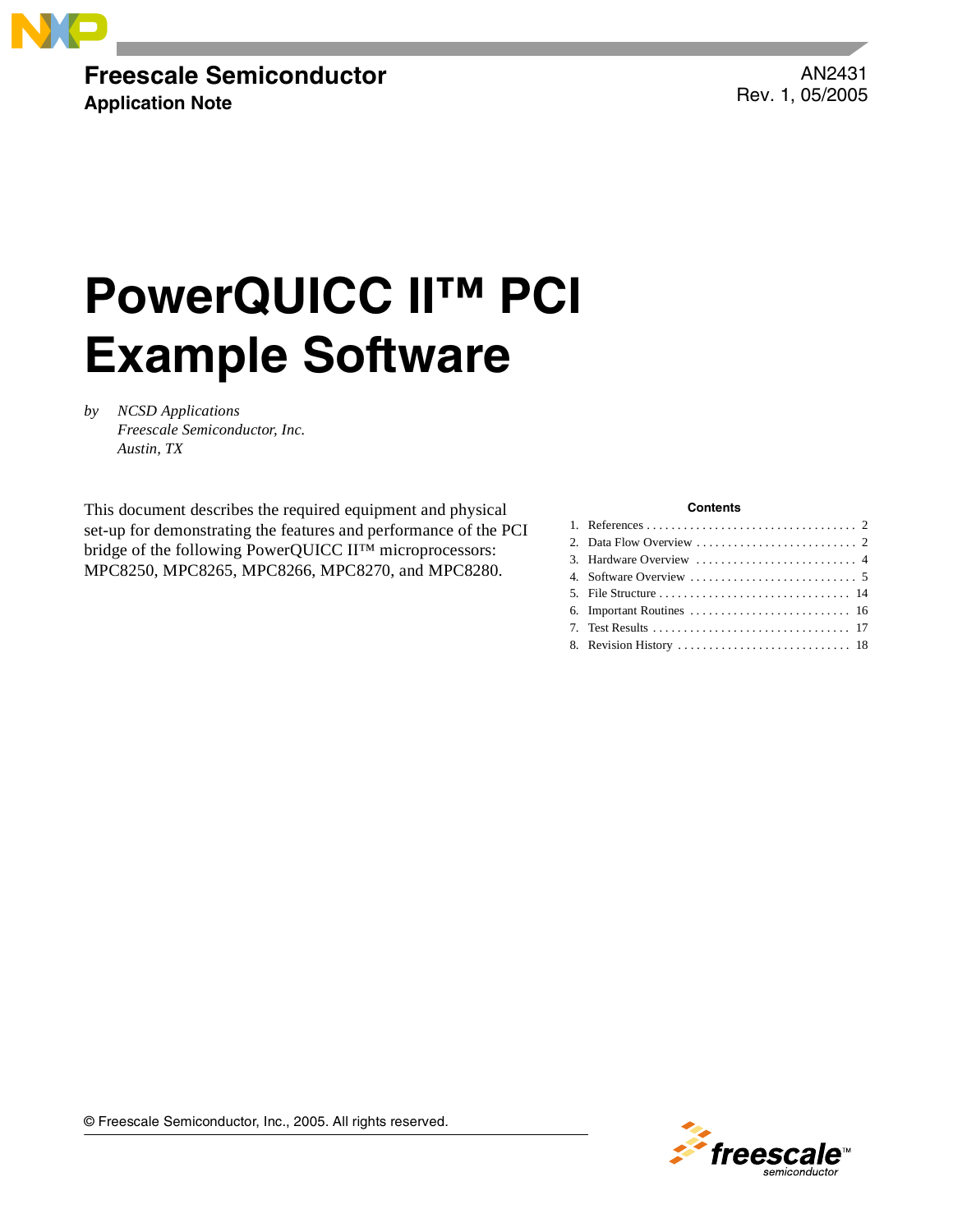

## <span id="page-1-0"></span>**1 References**

<span id="page-1-3"></span>Users are encouraged to be familiar with the reference materials shown in [Table 1,](#page-1-3) which are available at www.freescale.com:

| <b>Document</b>                                              | <b>Identification Number</b> |
|--------------------------------------------------------------|------------------------------|
| MPC8260 PowerQUICC II™ User's Manual                         | <b>MPC8260UM</b>             |
| MPC8260 PowerQUICC II™ User's Manual Errata                  | MPC8260UMAD                  |
| MPC8280 PowerQUICC II™ Family Reference Manual               | MPC8280RM                    |
| Errata to the MPC8280 PowerQUICC II™ Family Reference Manual | MPC8280RMAD                  |
| MPC8260 PowerQUICC II™ Family Device Errata                  | MPC8260CE                    |
| MPC8280 PowerQUICC II™ Family Device Errata                  | <b>MPC8280CE</b>             |

#### **Table 1. Relevant Reference Materials**

## <span id="page-1-1"></span>**2 Data Flow Overview**

This example demonstrates the PCI features of the PowerQUICC II™ (PQII) processors. The host or the motherboard (MB) prepares four buffers (block 1 in [Figure 1](#page-1-2)) each with predefined data patterns. Then the PCI DMA Engine 1 of the motherboard transfers the four buffers to the add-in (AI) 60x bus. After the DMA transfer is over, the host sends an inbound message to the agent to inform that four buffers in block 1 have been transferred to block 3.



<span id="page-1-2"></span>**Figure 1. Data Flow Diagram**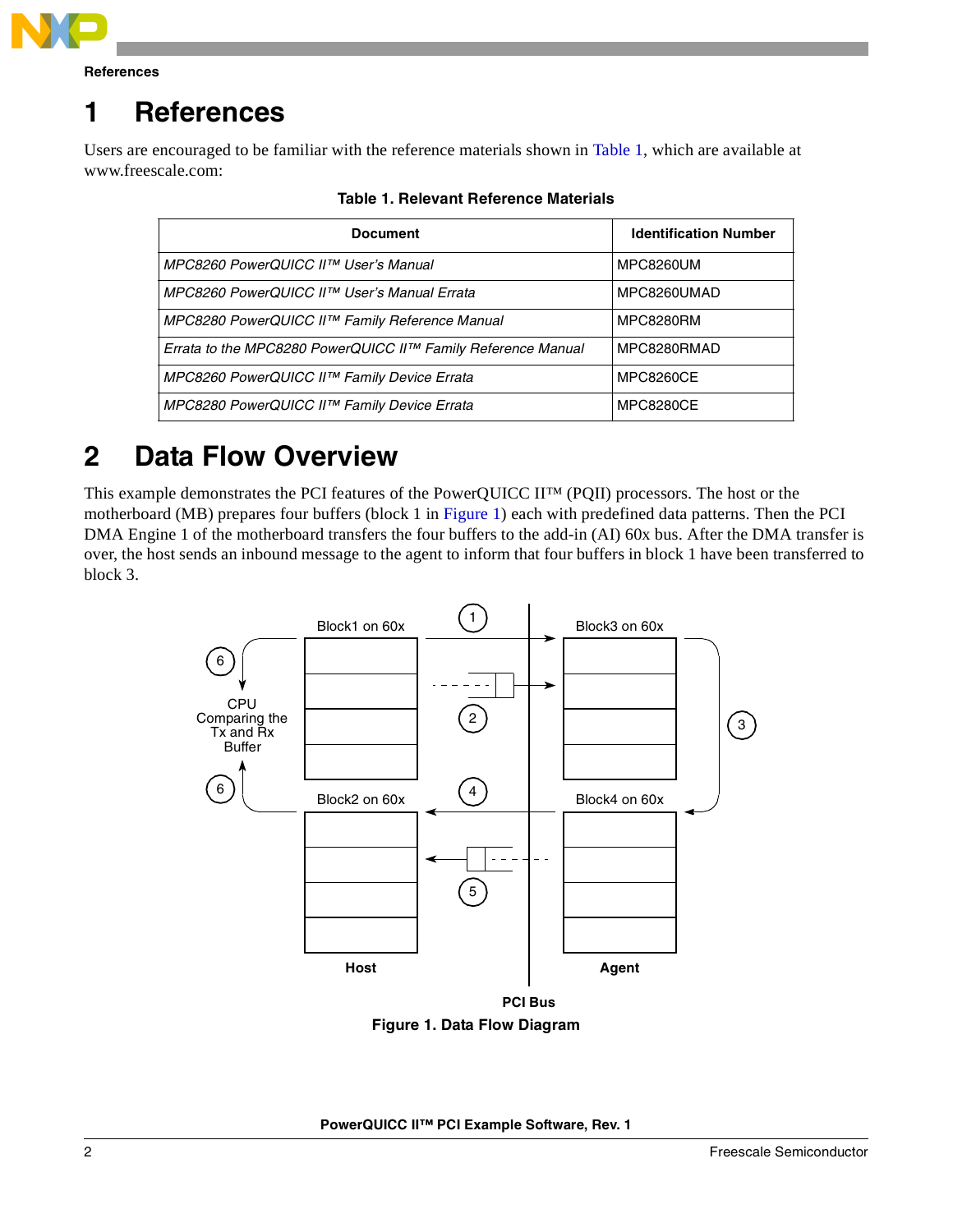

At this time, the agent receives the PCI interrupt and processes the inbound message. Now the agent knows that it received four buffers of data (block 3 in [Figure 1\)](#page-1-2) from the host. The agent's CPU copies block 3 to block 4. Note that at this point block 1, block 3, and block 4 all have the same data content.

Finally, the agent would transfer data content of block 4 to block 2 using the PCI DMA engine. Therefore, block 2 data content should be the same as block 1. After the DMA transaction is over the agent sends an outbound message to the host. This creates an /INTA interrupt on the PCI bus which eventually gets mapped to the /IRQ6 of the motherboard.

At this time, IRQ6 interrupt is invoked on the motherboard. Now the motherboard knows the block 2 data content has been filled by the agent. Finally, CPU on the motherboard compares block 1 and block 2. If they are identical, the test passes; otherwise it fails.

Software contains different mechanisms for sending messages between the host and the agent. Also, the agent's software contains some flags to synchronize some of the activities. Enough comments are provided in the code to understand the sequential flow of the data.

In [Figure 2,](#page-2-0) the execution of the example code is described in a sequential manner. The numbers correspond to the numbers in [Figure 1.](#page-1-2)



<span id="page-2-0"></span>**Figure 2. Execution of Example Code**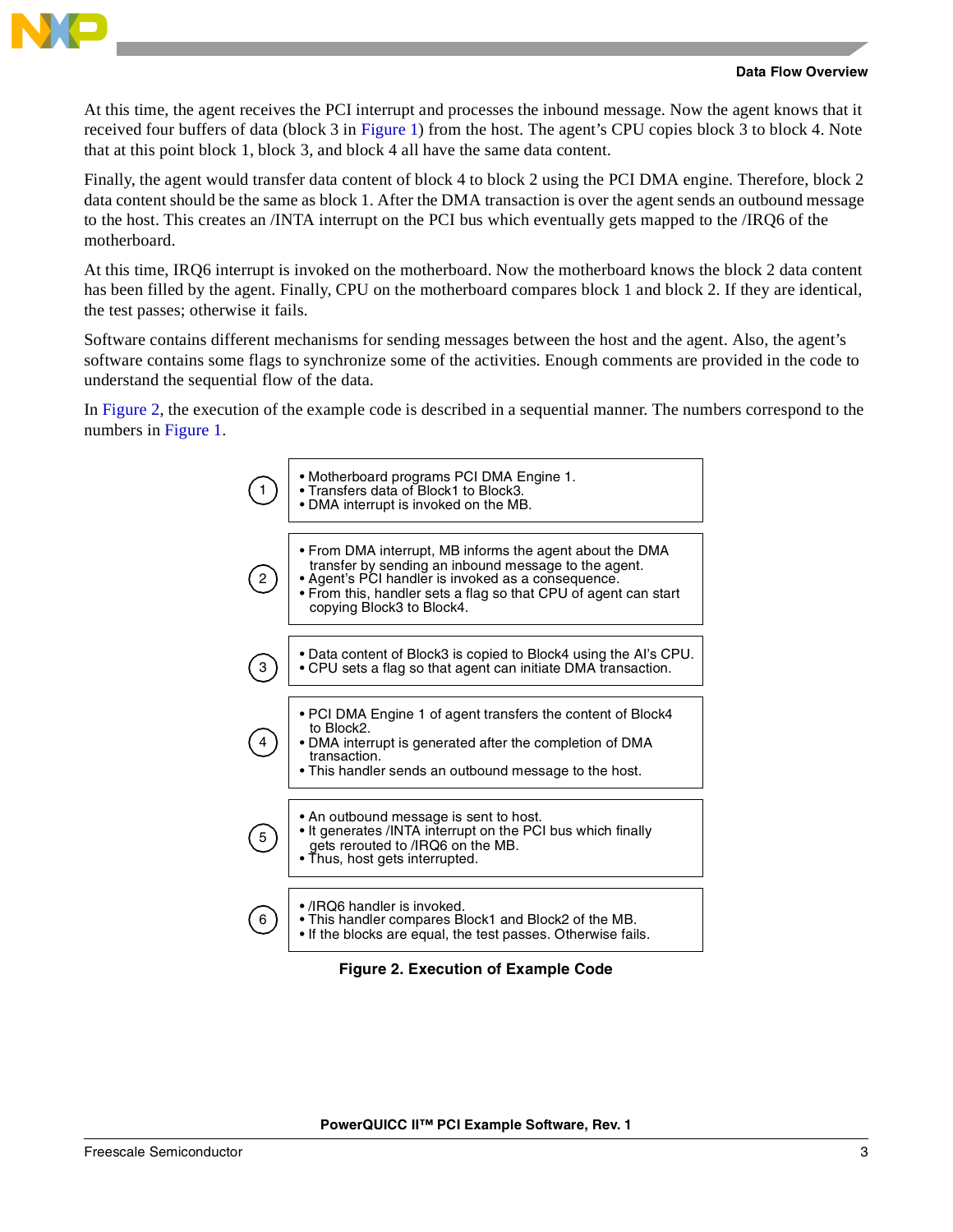

**Hardware Overview**

## <span id="page-3-0"></span>**3 Hardware Overview**

### **3.1 Requirements**

- MPC8266ADS-PCI or PQ2FADS-ZU board
- MPC8266ADS-PCI-AI board
- Two wigglers (Applied Microsystems WireTap was used for development)
- Two host development systems
- Metrowerks CodeWarrior for Embedded PowerPC v. 8.1
- Two parallel port cables
- Two serial port cables

## <span id="page-3-2"></span>**3.2 Hardware Set-Up**

Before running the demo the dip switches and jumpers of the motherboard and the add-in should be set correctly. Only a few jumpers/dip-switches need additional settings; all the other remaining jumpers/dip-switches take the factory default settings. Make sure the following settings are done on the boards. Note that [Figure 3](#page-3-1) shows the 8266 motherboard set-up but is also relevant for the PQ2FADS-ZU. One additional setting that must be checked on the PQ2FADS-ZU is to ensure that JP9 is set to select PCI and not local bus SDRAM.

| MPC8266 PCI Motherboard clock settings<br>('0' means ON; '1' means OFF):                         |             |
|--------------------------------------------------------------------------------------------------|-------------|
| <b>MODCKH0</b><br>MODCKH1<br>MODCKH2<br>MODCKH3<br><b>PCIMODCK</b><br>MODCK0<br>MODCK1<br>MODCK2 | O<br>O<br>O |
|                                                                                                  |             |

| PQ2PCI-AI ADS clock settings<br>('0' means ON; '1' means OFF):                                         |                       |
|--------------------------------------------------------------------------------------------------------|-----------------------|
| MODCK1<br>MODCK2<br>MODCK3<br><b>PCIMODCK</b><br>MODCKH <sub>0</sub><br>MODCKH1<br>MODCKH2<br>MODCKH3_ | 1<br>O<br>ŋ<br>ŋ<br>O |

Move the CFGSRC on the Add-In board to FLASH

**Figure 3. Motherboard and Add-in Jumper Settings**

<span id="page-3-1"></span>One host development system/desktop is connected to the motherboard JTAG port—one end of the parallel cable goes to the parallel port of the desktop, the other end of the cable is connected to the wiretap, and the wiretap JTAG connector is connected to the JTAG connector of the motherboard.

To view the output from the motherboard, connect a straight serial cable from the upper serial port of the motherboard to the serial port of the desktop. Open a terminal program and set it up to match these settings:

- Baud Rate: 57600
- Data Bits: 8
- Parity: None
- Stop Bits: 1
- Flow Control: None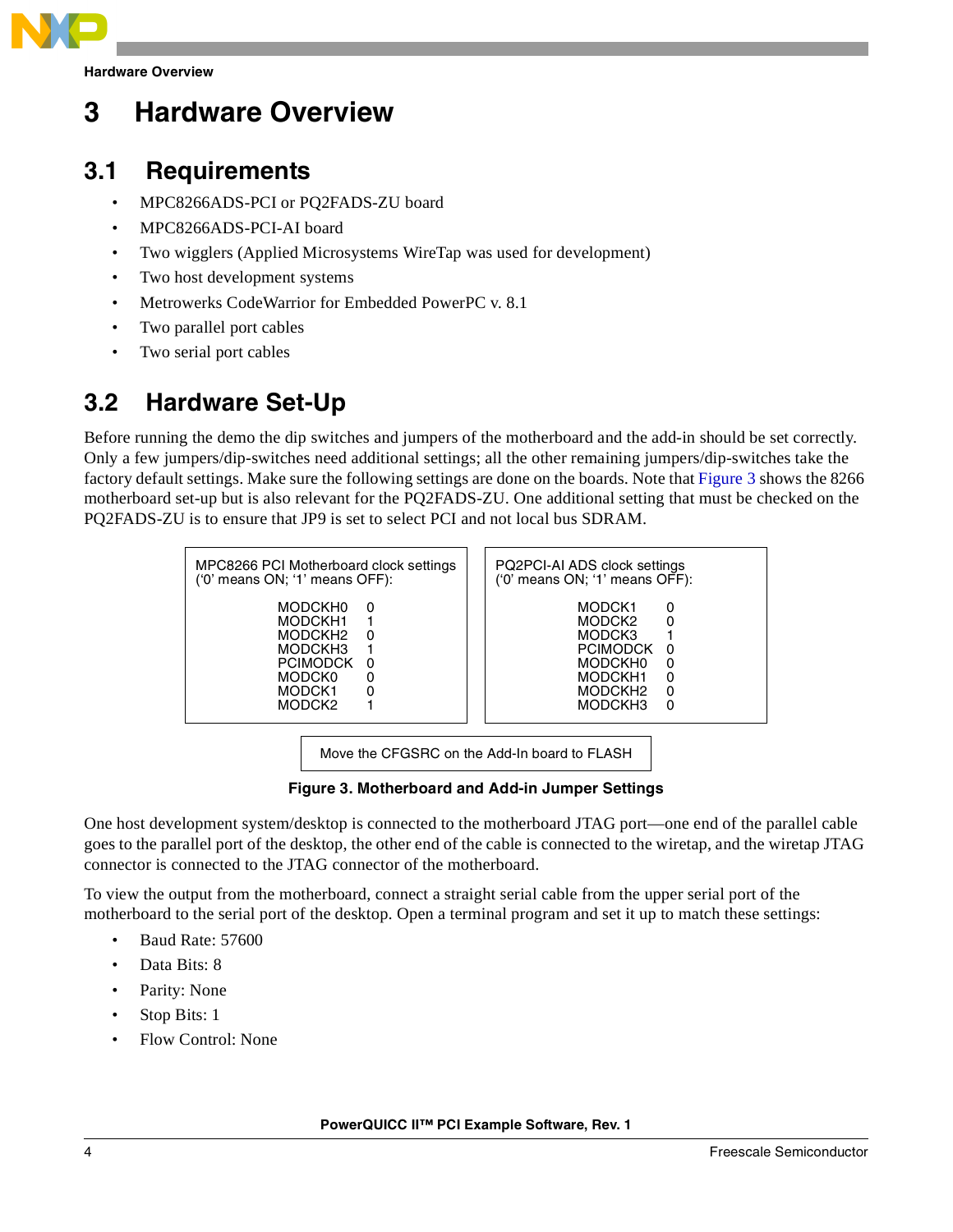

Another desktop is connected to the add-in card JTAG port—one end of the parallel cable goes to the parallel port of the desktop and the other end of the cable is connected to the Wiretap, and the Wiretap JTAG connector is connected to the JTAG connector of the MPC8266ADS-PCI-AI.

To view the output from the add-in, connect a straight serial cable from the serial port on the side of the add-in board to another COM port in the computer. Open a terminal program and set it up to match these settings:

- Baud Rate: 57600
- Data Bits: 8
- Parity: None
- Stop Bits: 1
- Flow Control: None

## <span id="page-4-0"></span>**4 Software Overview**

It is clear from [Figure 1](#page-1-2) that in the demo data is moved from motherboard 60x memory to add-in 60x memory and vice-versa across the PCI interface. The general guideline for moving data across the PCI interface is as follows:

- 1. Determine the source (motherboard/add-in) of the data
- 2. Create an outbound window on the source noticing the fact that writing to the outbound window results in putting the data in the PCI bus in transaction form
- 3. Create an inbound window on the destination so that the transaction created in Step 2 can be claimed by the destination. Note that the translation address for the outbound window (Step 2) should be the same as the base address of the inbound window created at the destination.

## **4.1 Debugger Configuration Files**

There are no assembly initialization files for this project. The boards — the motherboard and the add-in — are initialized by the configuration files:

- 8266MB\_ADS\_init\_dbg.cfg
- PQ2\_FADS\_ZU\_init\_66MHz\_PCI\_MB.cfg
- 8266AI\_ADS\_init\_dbg.cfg

These files are part of the motherboard and add-in projects. Please refer to these files in order to understand how and what the debugger is initializing before jumping to the main routine. The following sections provide only the highlights of what these configuration files initialize.

### **4.1.1 Motherboard Debugger Configuration Files:**

#### **=>PQ2\_FADS\_ZU\_init\_66MHz\_PCI\_MB.cfg or 8266MB\_ADS\_init\_dbg.cfg**

- Programs these registers: IMMR, SCCR, SYPCR, RMR, MPTPR, BCR, PSRT, BCR, SIUMCR, TESCR1
- Programs chip select registers: CS1, CS2, CS0, CS4, CS8
- Programs 60x priority related registers: PPC ACR, PPC ALRH
- Programs special purpose registers: MSR, HID0
- Programs the SDRAM
- Programs PCI related registers:
	- PCI General Control Register. Soft PCI Reset = l (This brings the add-in card out of reset)
	- $-$  PCIMSK0 = 0xff800000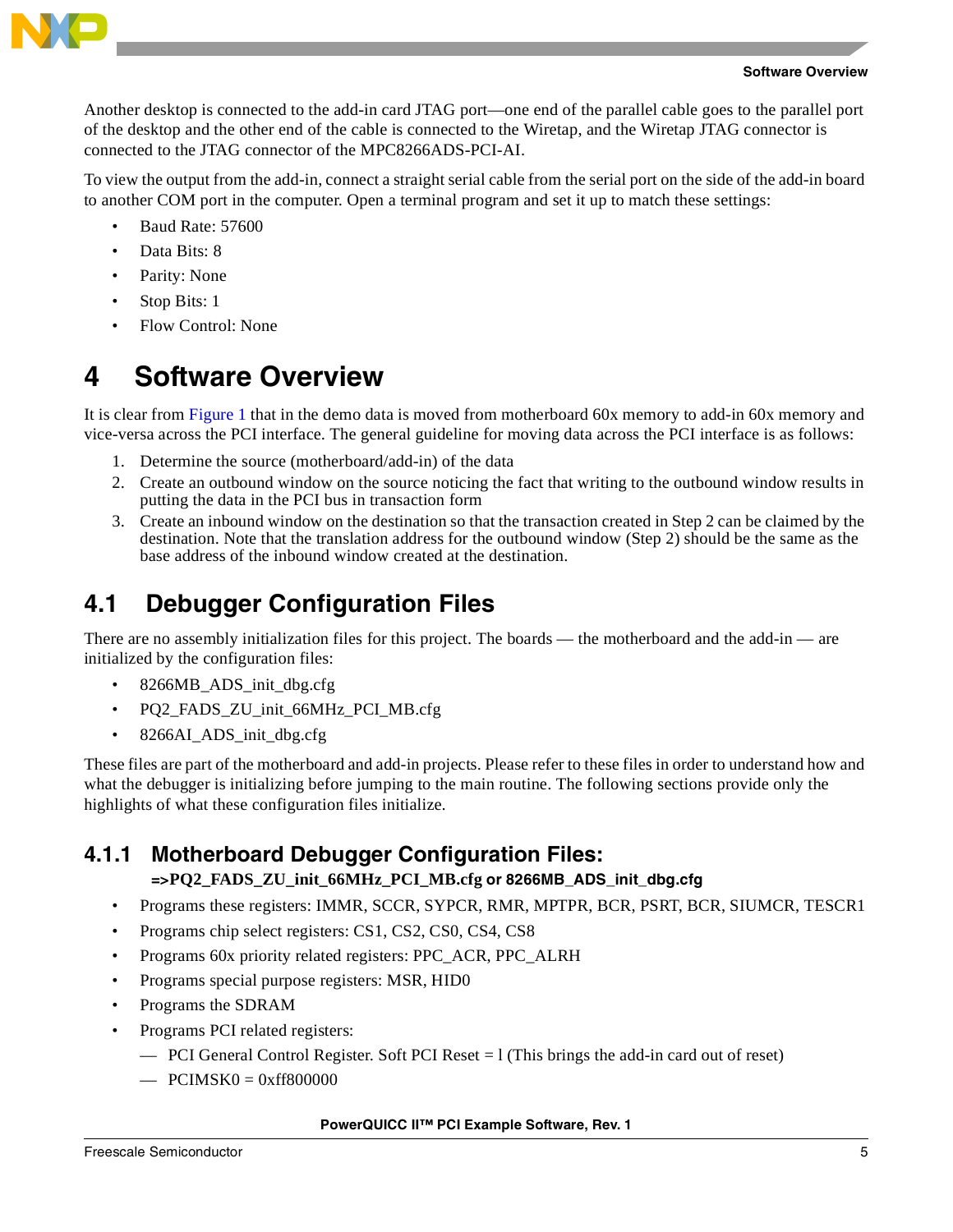

- $-$  PCIBR0 = 0x04800001
- $-$  PCIMSK1 = 0xc0000000
- $-$  PCIBR1 = 0x80000001
- $-$  PICMR1 = 0xf0ff0fe0
- $-$  PICMR0 = 0xf0ff0fe0

### **4.1.2 Add-in Debugger Configuration Files—8266AI\_ADS\_init\_dbg.cfg**

- Programs these registers IMMR, SCCR, SYPCR, RMR, MPTPR, BCR, PSRT, BCR, SIUMCR, TESCR1
- Programs chip select registers –CS1, CS2, CS0, CS4, CS8
- Programs 60x priority related registers PPC ACR, PPC ALRH
- Programs special purpose registers MSR, HID0
- Programs the SDRAM
- Programs PCI related registers
	- PCI General Control Register. Soft PCI Reset = l
	- $-$  PCIMSK0 = 0xff800000
	- $-$  PCIBR0 = 0x04800001
	- $-$  PCIMSK1 = 0xc0000000
	- $-$  PCIBR1 = 0x80000001
	- $-$  PICMR1 = 0xf0ff0fe0
	- $-$  PICMR0 = 0xf0ff0fe0

### **4.2 Motherboard Program (pci\_mb.mcp)**

#### **4.2.1 Initialization of the Motherboard and Add-In**

### **4.2.1.1 Initialization of the Motherboard—[PCI\_ConfigHost() in pci.c file]**

The motherboard performs the initialization of its own configuration space, programming the following configuration registers: the PCI bus internal memory-mapped registers base address register (PIMMRBAR), the GPLA base address register 0 (GPLABAR0), the GPLA base address register 1 (GPLABAR1), and the PCI bus command register. These registers should be programmed as directed in [Table 2.](#page-6-0) For more information on these registers, please see the appropriate reference manual from the list in [Table 1.](#page-1-3)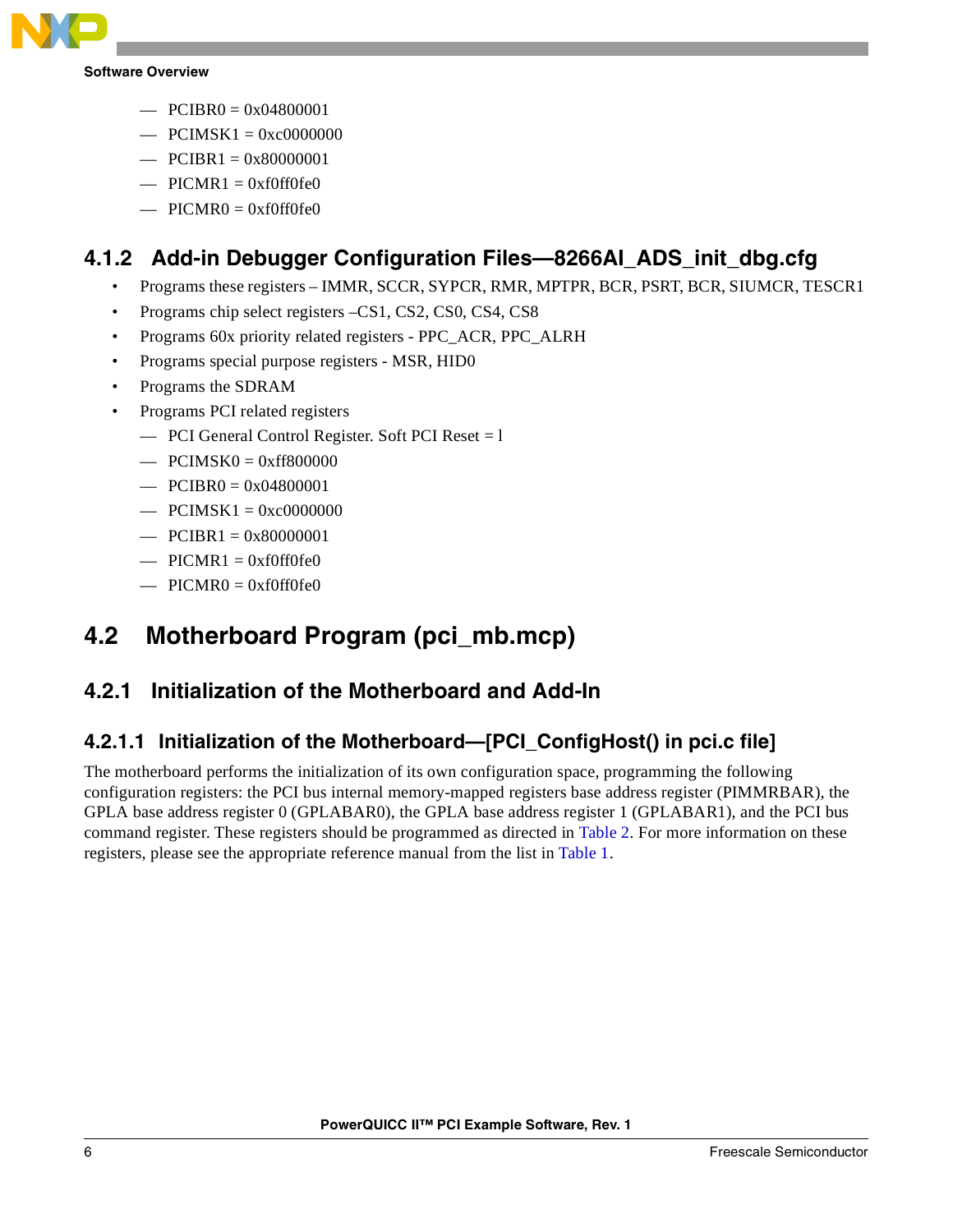

 $\overline{\phantom{a}}$ 

a sa kacamatan ing Kabupatèn Kabupatèn Ing

#### **Table 2. Initialization of the Motherboard**

and the control of the control of the

<span id="page-6-0"></span>

| Register                       | Value      | <b>Description</b>                                                                                                                                                                                                                                                                                                                                                                                                                                                                                                                                                  |
|--------------------------------|------------|---------------------------------------------------------------------------------------------------------------------------------------------------------------------------------------------------------------------------------------------------------------------------------------------------------------------------------------------------------------------------------------------------------------------------------------------------------------------------------------------------------------------------------------------------------------------|
| <b>PIMMRBAR</b>                | 0x8A000000 | Any remote agent that wants to access the internal memory-mapped registers of the<br>motherboard would consider PCI address 0x8A000000 as the base of the internal memory map<br>of the motherboard. For example, if a remote agent wants to read the motherboard's SIUMCR<br>register, then it would generate a PCI read access, and the address for this read transaction<br>would be 0x8A010000 (=0x8A00000 + 0x10000). Also note that the size of PIMMRBAR window<br>is fixed at 128KB, which is actually the size of the internal memory map of PowerQUICC II. |
| GPLABAR0                       | 0x00000000 | The size of this window is programmable and can be between 4KB and 1MB. If the user<br>programs the PICMR0[CM] field (the PCI inbound comparison mask register 0 [comparison<br>mask] field), then the size is defined for this window. In the cfg file for the motherboard, the<br>following line appears:                                                                                                                                                                                                                                                         |
|                                |            | writemem.I 0x047108f8 0xf0ff0fe0                                                                                                                                                                                                                                                                                                                                                                                                                                                                                                                                    |
|                                |            | The address 0x047108f8 is for PICMR0. Byte swapping 0xf0ff0fe0 yields 0xe00ffff0. Therefore,<br>PICMR0.CM=0xffff0, which means that the size of this window is 64MB (32 -16 = 16; $2^{\wedge}16$ =<br>64MB).                                                                                                                                                                                                                                                                                                                                                        |
|                                |            | The debugger initialization file sets the size of the motherboard's GPLABAR0 to 64MB. In the<br>software only the base address of GPLABAR0 is programmed as 0x00000000 (please see the<br>code in pci.c file which shows how to program a configuration register in the configuration<br>space). Therefore, the window starts at 0x00000000 and ends at 0x0000ffff. Any PCI transaction<br>with an address in the range, 0x00000000-0x0000ffff, will be claimed by the motherboard.                                                                                 |
| GPLABAR1                       | 0x00010000 | The size of this window is programmable and can be between 4KB and 1MB. If the user<br>programs the comparison mask (CM) field of the PCI inbound comparison mask register 1<br>(PICMR1), then the size is defined for this window. In the cfg file for the motherboard, the<br>following line appears:                                                                                                                                                                                                                                                             |
|                                |            | writemem.I 0x047108e0 0xf0ff0fe0<br>The address 0x047108e0 is for PICMR1. Byte swapping 0xf0ff0fe0 yields 0xe00ffff0. Therefore,<br>PICMR1.CM = 0xffff0, which means that the size of this window is 64MB (32 -16 = 16; $2^{\wedge}16 =$<br>64MB).                                                                                                                                                                                                                                                                                                                  |
|                                |            | The debugger initialization file sets the size of the motherboard's GPLA1BAR to be 64MB. In the<br>software, only the base address of GPLABAR1 is programmed as 0x00010000. Therefore, the<br>window starts at 0x00010000 and ends at 0x0000ffff. Any PCI transaction with an address in the<br>range, 0x00010000-0x0001ffff, will be claimed by the motherboard.                                                                                                                                                                                                   |
| PCI Bus<br>Command<br>Register |            | The following fields of the PCI bus command register are programmed:<br>• SERR (bit 8): This bit is set which enables the /SERR driver<br>• Parity error response (bit 6): This bit is set. Action is taken on a parity error.<br>• Bus Master (bit 2): This bit is set. Enables the PCI bridge to behave as a PCI bus master.<br>• Memory space (bit 1): This bit is set. The PCI bridge responds to PCI memory space<br>accesses.                                                                                                                                 |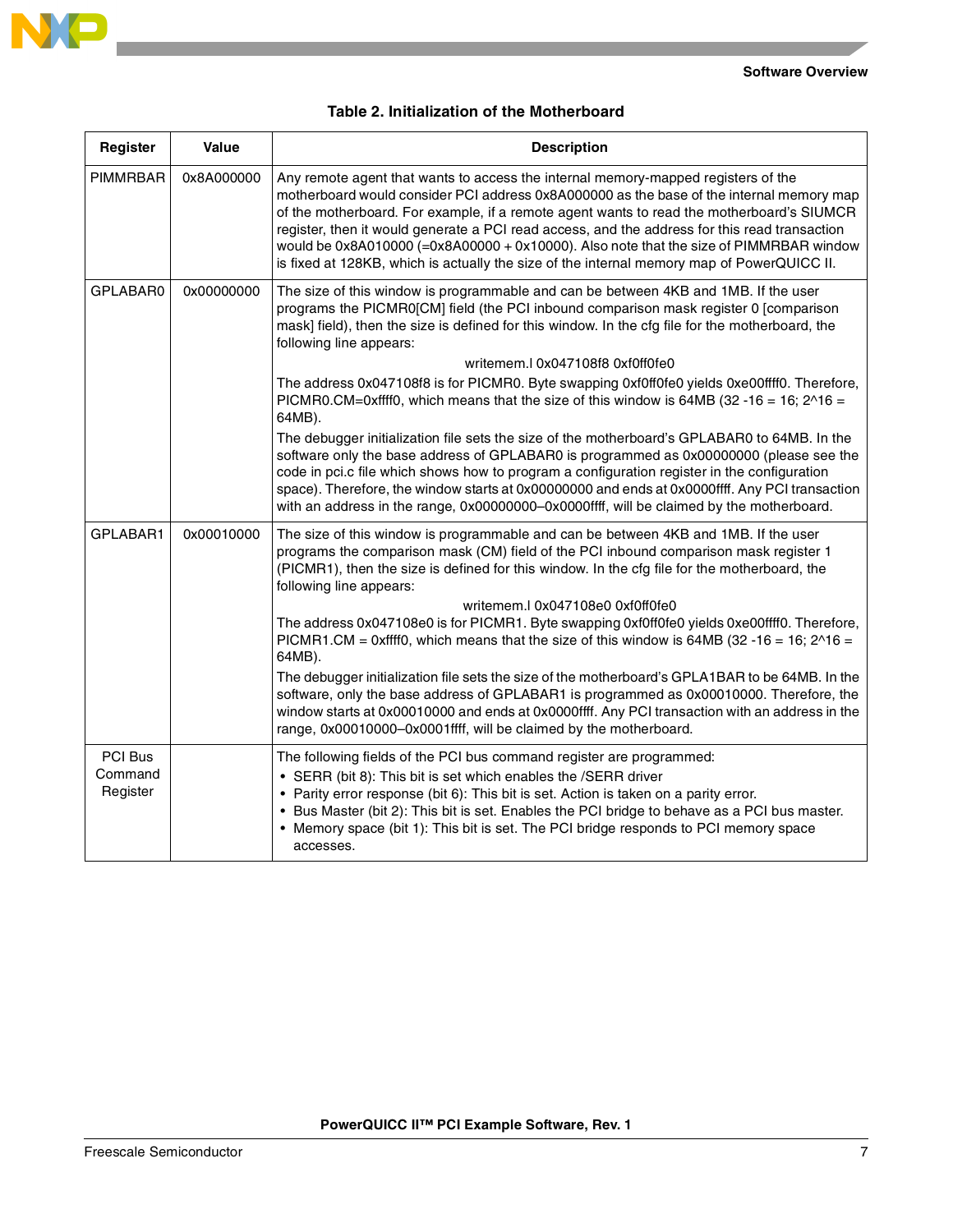

<span id="page-7-0"></span> $\overline{\Gamma}$ 

**Software Overview**

┯

T

## **4.2.2 Initialization of the Add-In [PCI\_ConfigAgent() in pci.c file]**

The PowerQUICC II agent can program its own configuration space. For that reason the motherboard initialization routine contains initialization of the add-in configuration space. The motherboard software programs the following configuration registers of the add-in, shown in [Table 3.](#page-7-0) For more information on these registers, please see the appropriate reference manual from the list in [Table 1.](#page-1-3)

| Register                              | Value      | <b>Description</b>                                                                                                                                                                                                                                                                                                                                                                                                                                                                                                                                             |
|---------------------------------------|------------|----------------------------------------------------------------------------------------------------------------------------------------------------------------------------------------------------------------------------------------------------------------------------------------------------------------------------------------------------------------------------------------------------------------------------------------------------------------------------------------------------------------------------------------------------------------|
| <b>PIMMRBAR</b>                       | 0x8A020000 | Any remote host that wants to access the internal memory-mapped registers of the add-in would<br>consider PCI address 0x8A020000 as the base of the internal memory map of the motherboard.<br>For example, if the motherboard host wants to read the add-in's SIUMCR register, then it would<br>generate a PCI read access. The address for this read transaction would be 0x8A030000<br>(=0x8A02000 + 0x10000). Also note that the size of the PIMMRBAR window is fixed at 128KB,<br>which is actually the size of the internal memory map of PowerQUICC II. |
| GPLABAR0                              | 0x00020000 | The size of this window is programmable and can be between 4KB and 1MB. If the user<br>programs the comparison mask (CM) field of the PCI inbound comparison mask register 0<br>(PICMR0), the size is defined for this window. In 8266AI_ADS_init_dbg.cfg, the following line<br>appears:                                                                                                                                                                                                                                                                      |
|                                       |            | writemem.I 0x047108f8 0xf0ff0fe0                                                                                                                                                                                                                                                                                                                                                                                                                                                                                                                               |
|                                       |            | The address 0x047108f8 is for PICMR0 of the add-in. Byte swapping 0xf0ff0fe0 yields 0xe00ffff0.<br>Therefore, PICMR0.CM=0xffff0 which means that the size of this window is 64MB (32 -16 =16;<br>$2^{\wedge}16 = 64MB$ ).                                                                                                                                                                                                                                                                                                                                      |
|                                       |            | The debugger initialization file sets the size of the add-in's GPLABAR0 to 64MB. In the software,<br>only the base address of the add-in's GPLABAR0 is programmed (please see the code in pci.c<br>file which shows how to program a configuration register in the configuration space) as<br>0x00020000. Therefore, the window starts at 0x00020000 and ends at 0x0002ffff. Any PCI<br>transaction with an address in the range, 0x00020000-0x0002ffff, will be claimed by the add-in.                                                                        |
| GPLABAR1                              | 0x00030000 | The size of this window is programmable and can be between 4KB and 1MB. If the user<br>programs the comparison mask (CM) field of the PCI inbound comparison mask register 0<br>(PICMR1)1, the size is defined for this window (note that in this case the PICMR0 should be the<br>register on the add-in internal memory space). The motherboard host can program any internal<br>memory-mapped register of the add-in using the PIMMRBAR of the add-in). In<br>8266AI_ADS_init_dbg.cfg, the following line appears:                                          |
|                                       |            | writemem.I 0x047108e0 0xf0ff0fe0                                                                                                                                                                                                                                                                                                                                                                                                                                                                                                                               |
|                                       |            | The address 0x047108f8 is for PICMR0 of the add-in. Byte swapping 0xf0ff0fe0 yields 0xe00ffff0.<br>Therefore, PICMR1.CM = 0xffff0, which means that the size of this window is 64MB (32-16 = 16;<br>$2^{\wedge}16 = 64MB$ ).                                                                                                                                                                                                                                                                                                                                   |
|                                       |            | The debugger initialization file sets the size of the add-in's GPLABAR1 to 64MB. In the software,<br>only the base address of the add-in's GPLABAR1 is programmed as 0x00030000 (please see<br>the code in pci.c file which shows how to program a configuration register in the configuration<br>space). Therefore, the window starts at 0x00030000 and ends at 0x0003ffff. Any PCI transaction<br>with an address in the range, 0x00030000-0x0003ffff, will be claimed by the add-in.                                                                        |
| <b>PCI Bus</b><br>Command<br>Register |            | • The following fields of the PCI bus command register of the add-in are programmed by the<br>motherboard host:<br>SERR (bit 8): This bit is set which enables the /SERR driver.<br>• Parity error response (bit 6): This bit is set. Action is taken on a parity error.<br>• Bus Master (bit 2): This bit is set. Enables the PCI bridge to behave as a PCI bus master.<br>• Memory space (bit 1): This bit is set. The PCI bridge responds to PCI memory space<br>accesses.                                                                                  |

#### **Table 3. Initialization of the Add-In**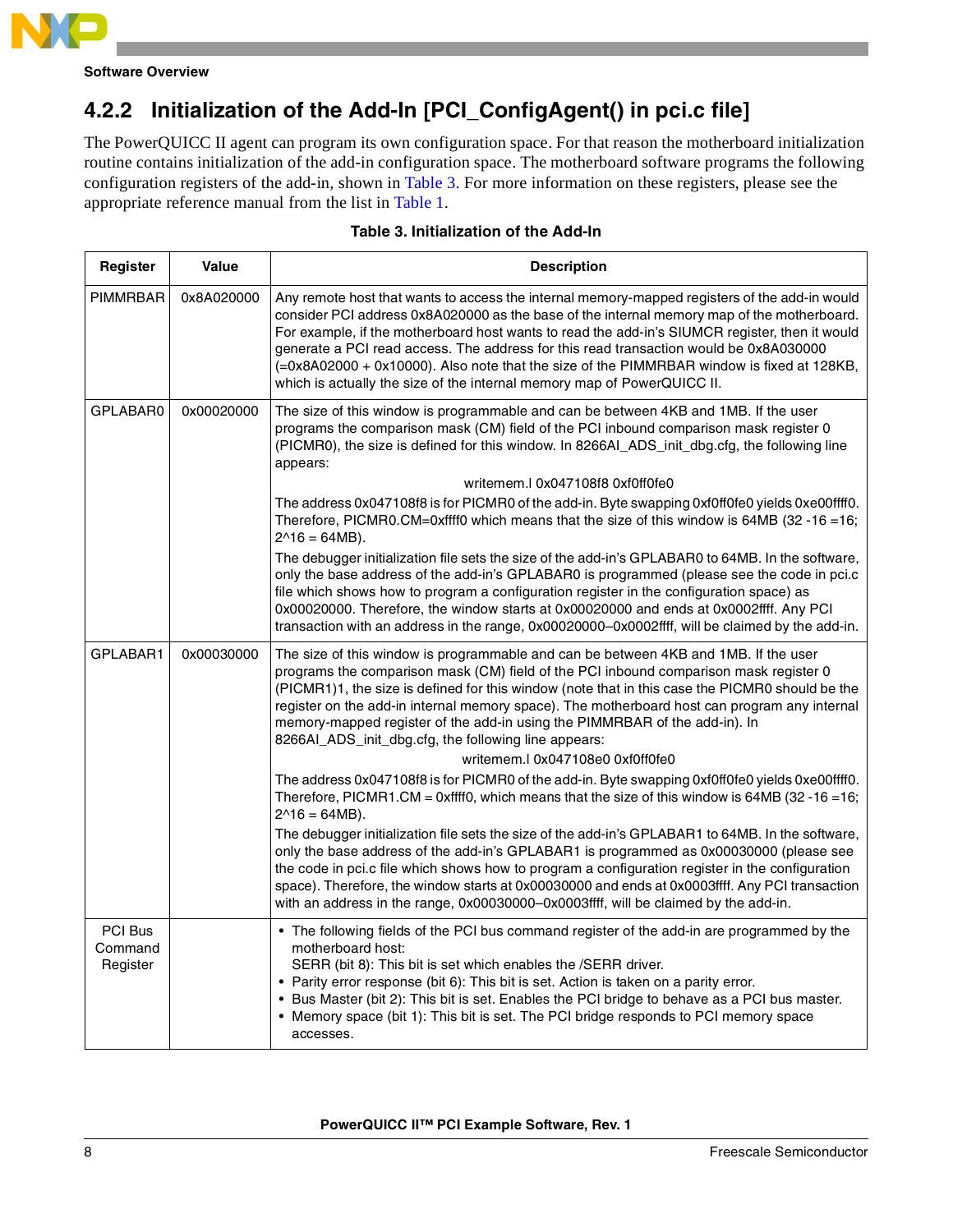



#### **4.2.2.1 Creation of PCI Blocks**

PCI blocks are created by the motherboard cfg file and not by the software. The following lines in the motherboard cfg file create the two PCI blocks as shown in [Figure 4](#page-8-0):

writemem.l 0x047101c4 0xff800000 writemem.l 0x047101ac 0x04800001 writemem.l 0x047101c8 0xc0000000 writemem.l 0x047101b0 0x80000001





### <span id="page-8-2"></span><span id="page-8-0"></span>**4.2.3 Creation of Windows on the Motherboard [Create\_Inbound\_Outbound\_Windows() in pci.c file]**

The motherboard program, by making use of PIMMRBAR of the add-in, can access any memory-mapped registers of the add-in. Therefore, creation of the add-in windows is performed by the motherboard program (see the pci.c file of the motherboard project for details). The following windows are created on the add-in.

#### **4.2.3.1 Outbound Window 0**

- $POBAR0 = 0x00080000$
- $POTAR0 = 0x00000030$
- $POCMR0 = 0x800$ ffffe

<span id="page-8-1"></span>[Figure 5](#page-8-1) shows the motherboard outbound window.



**Figure 5. Motherboard Outbound Window**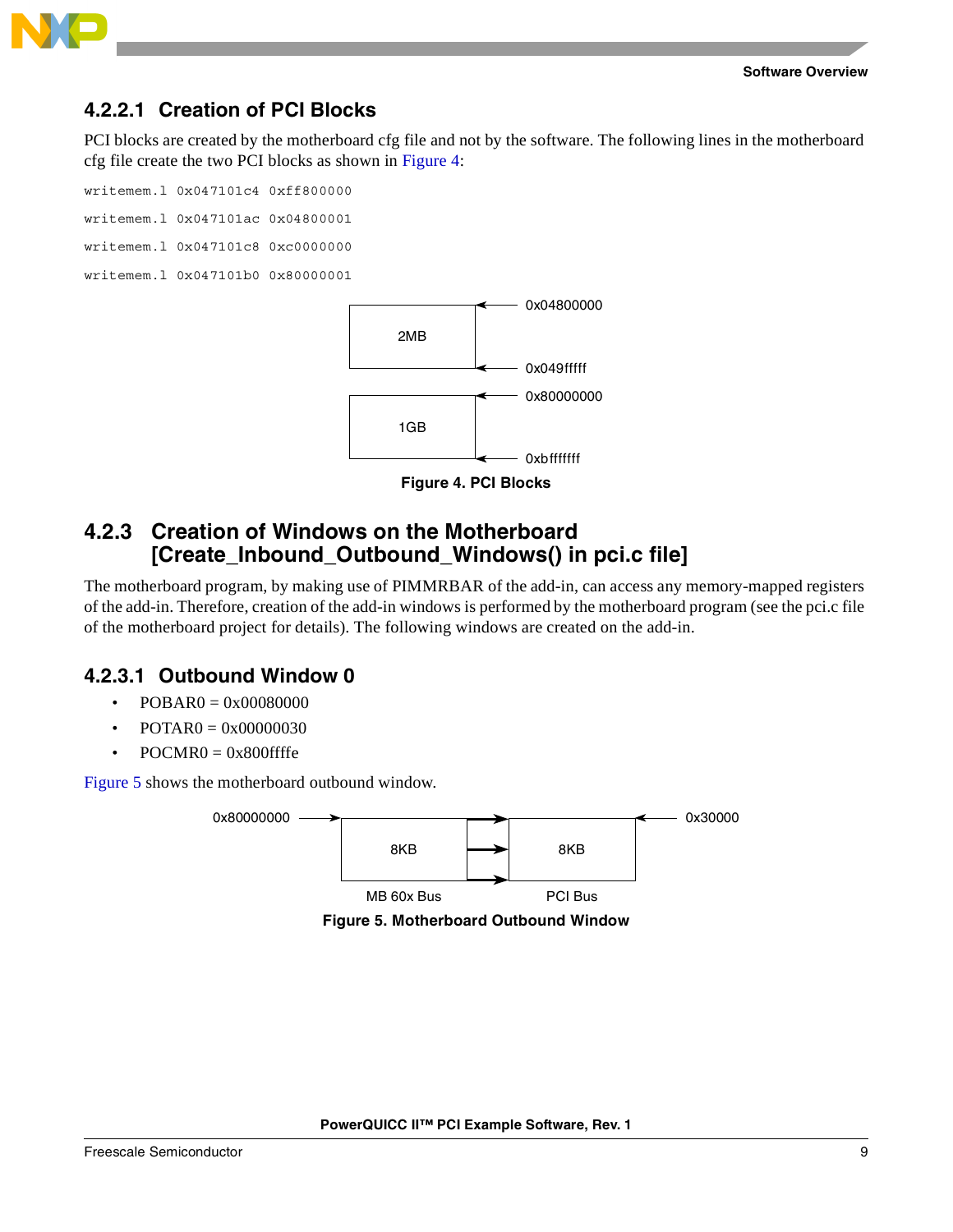

### **4.2.3.2 Inbound Window 1**

- PIBAR1—The base address of the inbound window is already created because the motherboard programs GPLABAR1 with a value of 0x10000 (see [Section 4.4.1.1, "Inbound Message Register](#page-12-0)). Note that programming GPLABAR1 affects PIBAR1 and vice-versa. So programming in one place would suffice. In this case we programmed GPLABAR1.
- $PITARI = 0x000000000$
- $PICMR1 = 0x800$ ffffe

[Figure 6](#page-9-0) shows the motherboard inbound window.



<span id="page-9-0"></span>The size of the inbound window has been redefined as 8KB instead of 64KB, which is done by the debugger configuration file.

### <span id="page-9-2"></span>**4.2.4 Creation of Windows on Add-In by the Motherboard Program [Create\_Inbound\_Outbound\_Windows() in pci.c file]**

One outbound window (OB#0, size 8KB), which starts at 0x80000000, has been programmed. Also, note that one PCI block of size 1GB is defined by the debugger scripts starting at 0x80000000. Therefore, the outbound window falls within the PCI block of the add-in. The programming details of the outbound window are provided below (also see the pci.c file to see how the windows are programmed):

### **4.2.4.1 Outbound Window 0**

- $POBAR0 = 0x00080000$
- POTAR0 =  $0x00000010$
- $POCMR0 = 0x800$ ffffe

<span id="page-9-1"></span>[Figure 7](#page-9-1) shows the add-in outbound window.



**Figure 7. Add-In Outbound Window**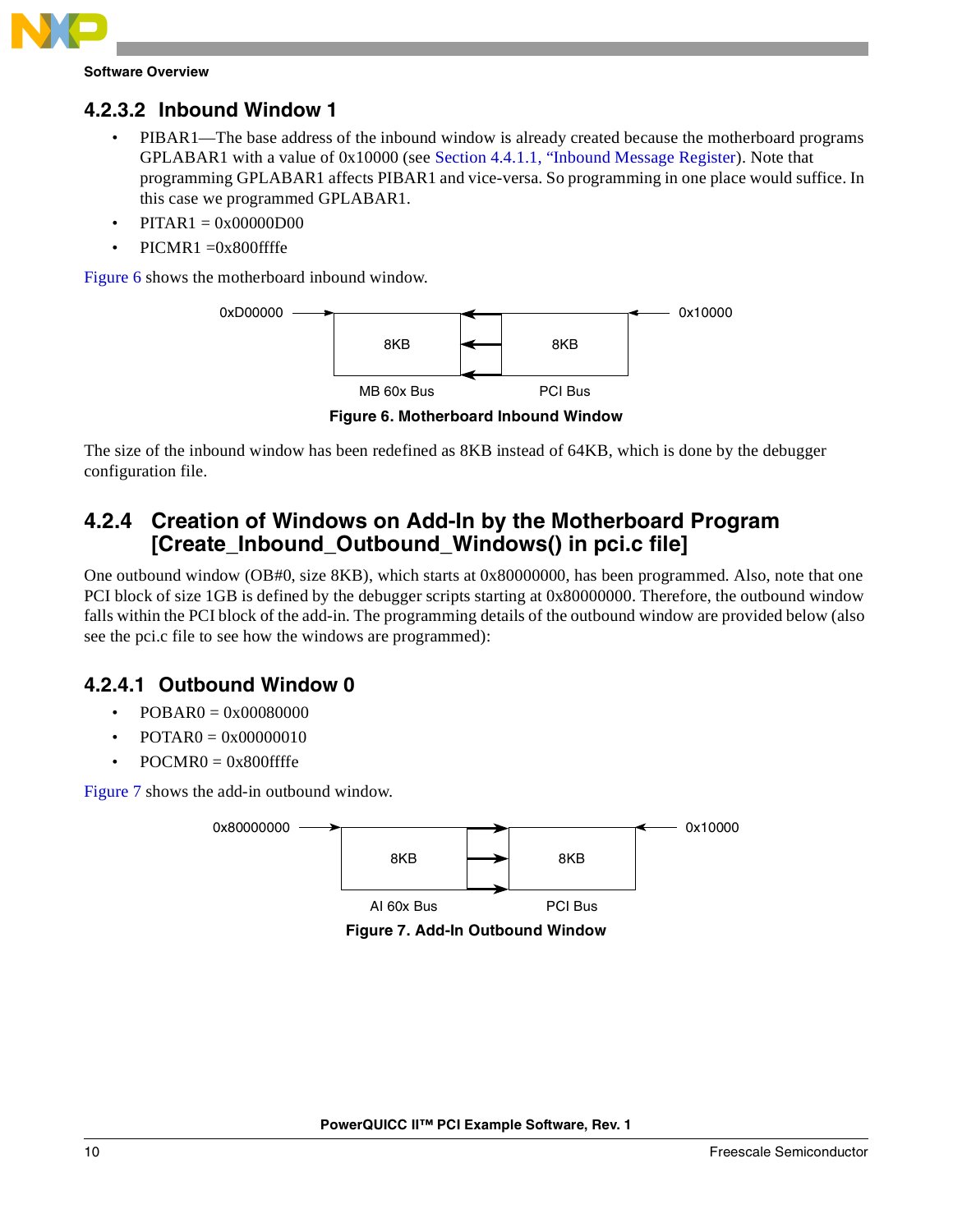

#### **4.2.4.2 Inbound Window 1**

- PIBAR1 —Base address of the inbound window is already created because the motherboard programs GPLABAR1 of the agent with a value of 0x30000 (see [Section 4.4.1.1, "Inbound Message Register\)](#page-12-0). One thing to note is that programming GPLABAR1 affects PIBAR1 and vice-versa. So programming in one place would suffice. In this case GPLABAR1 was programmed.
- $PITARI = 0x00000C00$
- PICMR1

[Figure 8](#page-10-1) shows the add-in inbound window.



<span id="page-10-1"></span>The size of the inbound window is redefined by the debugger configuration file as 8KB instead of 64KB.

### **4.2.5 Programming the DMA Engine in DMA-Direct/Chaining**

Before describing how the PCI DMA Engines on the motherboard and add-in accomplish data movement from the motherboard to the add-in and vice-versa, observe [Figure 9](#page-10-0) and [Figure 10,](#page-12-1) which give pictorial representation of the programming.



<span id="page-10-0"></span>**Figure 9. Data Movement from the Motherboard to the Add-In**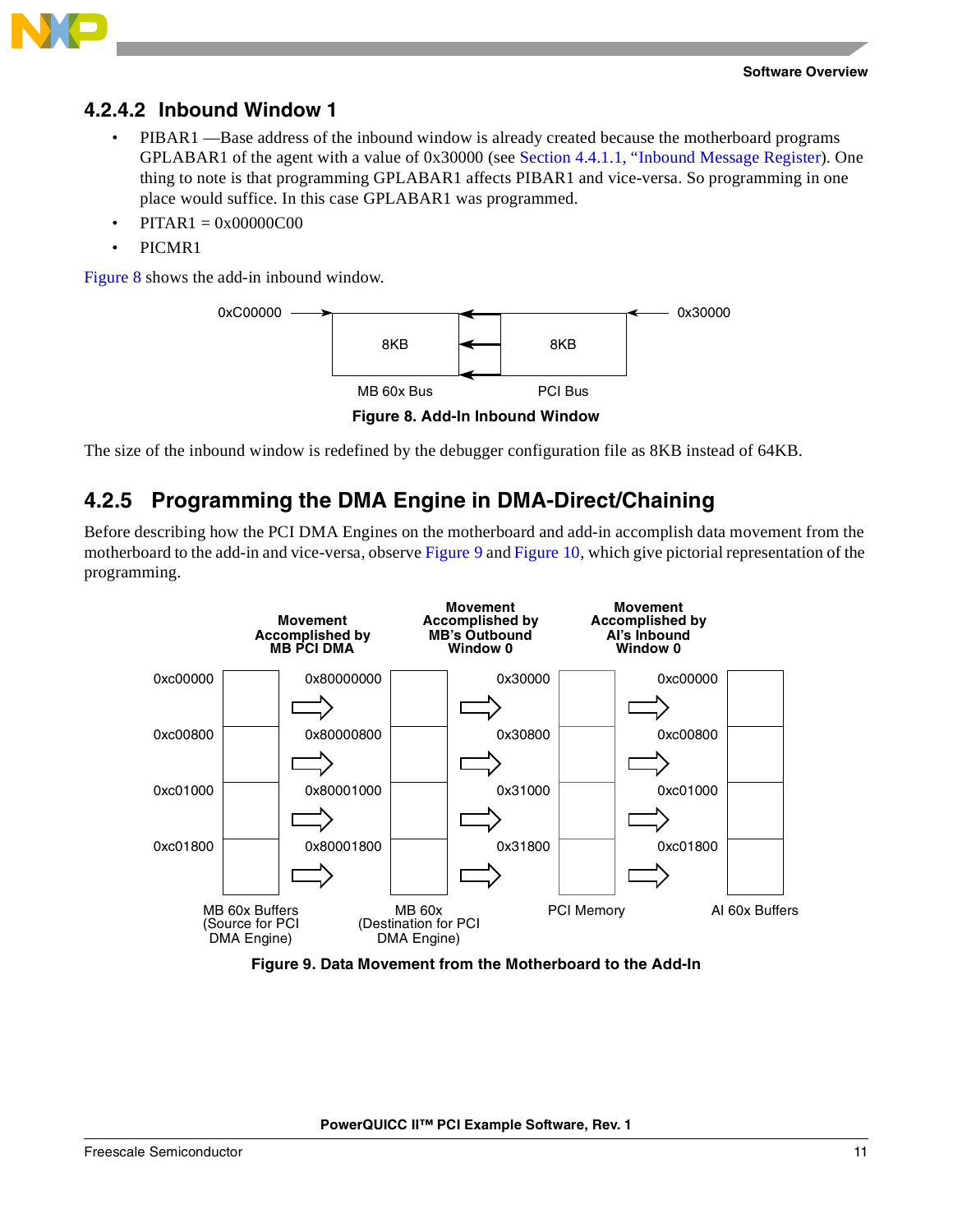

### **4.2.5.1 Motherboard DMA Programming**

Motherboard DMA programming would move the data from the motherboard 60x memory to the add-in 60x memory. There are two modes of DMA operation provided in the software. Either of these two modes can be selected by a definition in the pci.h file. The two modes are direct mode and chaining mode.

In the direct mode source address register (SAR), destination address register (DAR) and byte count register (BCR) would be programmed four times. Each time when the three registers are programmed and the DMA engine is started, data will be moved from the 60x bus to the PCI bus. For instance, the first buffer located at 0xc0000 (blocks at the left-most end of Figure 7a) which is the source for DMA will be moved to destination 0x80000000 on the same motherboard's 60x bus. But address 0x80000000 is the starting address of an outbound window on the motherboard. Therefore, the outbound window is touched, as a consequence of which a PCI write transaction is generated on the PCI bus. The address for this write transaction would be the translated address for the outbound window; in this case it is PCI address 0x30000. This transaction is claimed by the add-in because PCI address 0x30000 falls within the Base address of its inbound window. Since this inbound window is touched, the PCI bridge on the add-in would translate this address to its translated 60x space- which is 0xc00000 (the rightmost block in Figure 7a). Thus data written into the motherboard's 60x address, 0xc00000, ends up in the add-in's 60x address, 0xc00000. In a similar fashion, all the data is moved from the motherboard's 60x space to the add-in's 60x space.

DMA direct mode is used to move data. Since there are four buffers, this method is used four times. Each time the source and the destination addresses are different. For example, in order to move the first buffer 0xc00000 to 0x80000000, the source address is programmed 0xc00000 in SAR (source address register of PCI DMA Engine 1) and the destination address is programmed 0x80000000 in DAR (destination address register of PCI DMA Engine 1). After this transfer is over, the second buffer is moved from 0xC08000 to 0x80000800. In this case the source address is programmed to 0xc00800 in SAR (source address register of PCI DMA Engine 1) and the destination address is programmed to 0x80000800 in DAR (destination address register of PCI DMA Engine 1). Likewise, the third and fourth buffers are moved. Note that for each DMA transfer the block length for transfer is 0x800 or 8KB.

In the chaining mode the data transfer concept is identical. The only difference between direct and chaining modes is the fact that in the chaining mode the descriptor structure has to be defined, which allows the simultaneous transfer of multiple blocks of data.

## **4.3 Add-In Program (pci\_ai.mcp)**

The add-in program is smaller than the motherboard program because it does not contain the initialization of the PCI bridge, which is already done by the motherboard's software. This program contains the DMA routines to do the data transfer from the add-in's 60x space to the motherboard's 60x space. Also, there are handlers that receive a message from and send a message to PCI.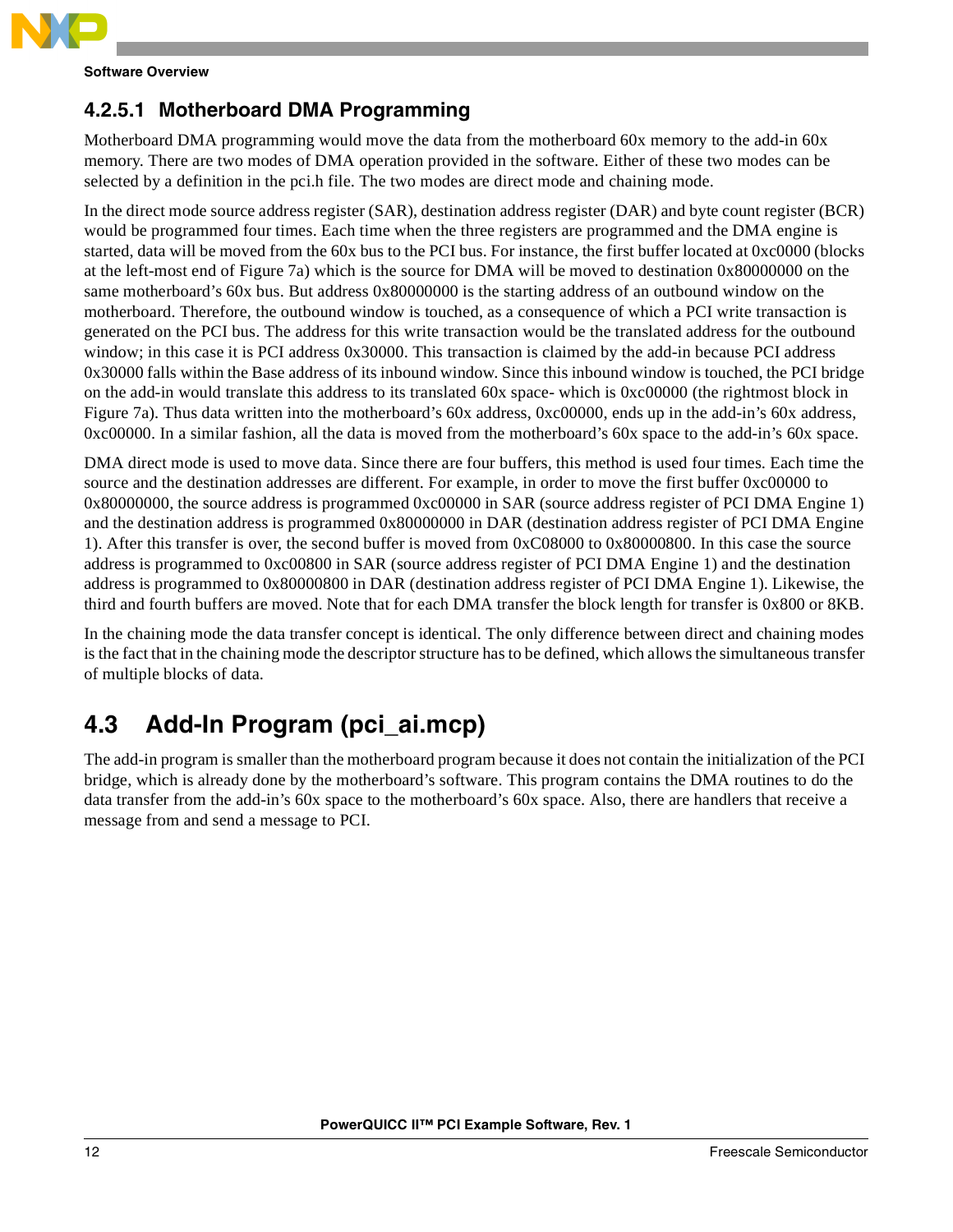



### **4.3.1 Add-In DMA Programming**

The add-in DMA programming would move the data from the add-in to the motherboard. The DMA programming on the add-in is exactly like the DMA programming done on the motherboard. Observe [Figure 10](#page-12-1) carefully to understand the add-in–to–motherboard data flow. Also refer to [Section 4.2.3, "Creation of Windows on the](#page-8-2)  [Motherboard \[Create\\_Inbound\\_Outbound\\_Windows\(\) in pci.c file\],](#page-8-2)" and [Section 4.2.4, "Creation of Windows on](#page-9-2)  [Add-In by the Motherboard Program \[Create\\_Inbound\\_Outbound\\_Windows\(\) in pci.c file\],](#page-9-2)" which describe window creation.



**Figure 10. Data Movement from the Add-In to the Motherboard**

## <span id="page-12-1"></span>**4.4 Message Passing Mechanism between the Motherboard and the Add-in**

### **4.4.1 Message Passing from Motherboard to Add-In**

A message is sent from the motherboard to the add-in once the DMA data movement from the motherboard's 60x space to the add-in's 60x space is completed. This completion leads to PCI (DMA) interrupt generation. From the motherboard's PCI\_Handler() a message is sent to the add-in in the following two ways.

#### <span id="page-12-0"></span>**4.4.1.1 Inbound Message Register**

Message passing occurs in the following sequence:

- Motherboard's CPU writes to the inbound message register 0 (IMR0) of the add-in, using the PIMMRBAR window of the add-in.
- This causes an 0x500 interrupt to the add-in's CPU
- Add-in's PCI Handler is invoked and the interrupt is serviced
- In the add-in's IMISR register, IM0I bit is cleared, which clears the status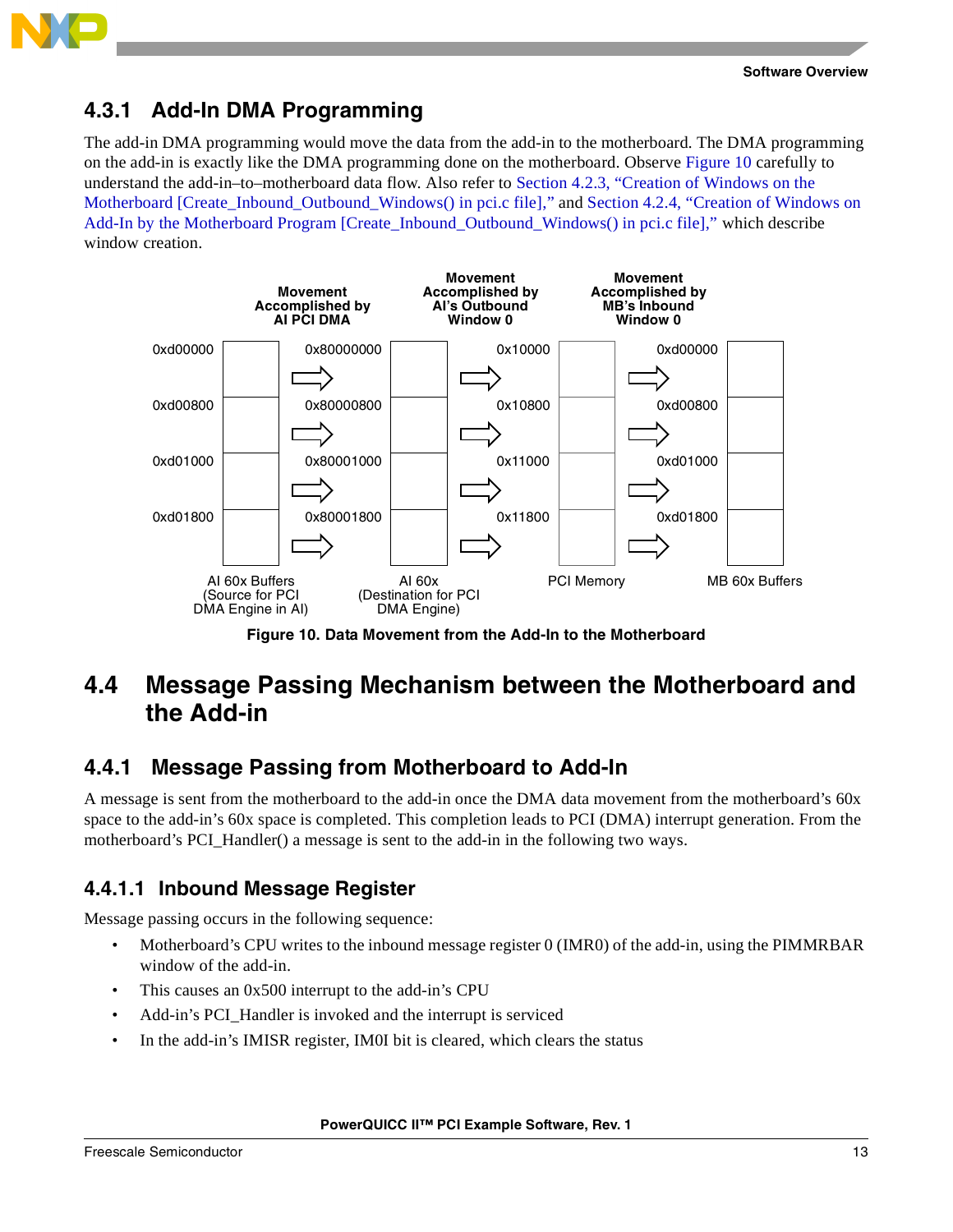

### **4.4.1.2 Inbound Doorbell Register**

Message passing occurs in the following sequence:

- Motherboard's CPU writes 1 to bit 30 of the inbound door bell register (IDBR) of the add-in using the PIMMRBAR window of the add-in.
- This causes a 0x500 interrupt to the add-in's CPU.
- Add-in's PCI\_Handler is invoked and the interrupt is serviced.
- Add-in's CPU writes 1 to bit 30 of the inbound door bell register (IDBR), which clears the interrupt status.

### **4.4.2 Message Passing from the Add-in to the Motherboard**

Message is sent from the add-in to the motherboard once the DMA data movement from the add-in's 60x space to the motherboard's 60x space is completed. This completion leads to PCI (DMA) interrupt generation. From the add-in's PCI\_Handler() a message is sent to the motherboard in the following two ways.

#### **4.4.2.1 Outbound Message Register**

Message passing occurs by the following sequence:

- Add-in's CPU writes to its outbound message register 0 (OMR0).
- This causes /INTA interrupt generation in the PCI interface.
- Motherboard's PCI Interrupt Controller maps this /INTA interrupt to its /IRQ6 interrupt.
- Motherboard's IRQ6\_Handler() is invoked and the interrupt is serviced.
- Motherboard's CPU writes 1 to OM0I bit of the add-in's outbound message interrupt status register (OMISR) using the add-in's PIMMRBAR window. This clears the status of the interrupt.

The add-in's CPU writes 1 to bit 28 of the inbound door bell register (IDBR), which clears the interrupt status.

### **4.4.2.2 Outbound Doorbell Register**

Message passing occurs by the following sequence:

- Add-in's CPU writes 1 to bit 28 of its outbound door bell register (ODBR)
- This causes /INTA interrupt generation in the PCI interface
- Motherboard's PCI interrupt controller maps this /INTA interrupt to its /IRQ6 interrupt
- Motherboard's IRQ6\_Handler() is invoked and the interrupt is serviced
- Motherboard's CPU writes 1 to bit 28 of the add-in's outbound door bell register (ODBR), which clears the interrupt status

## <span id="page-13-0"></span>**5 File Structure**

The software consists of two projects, one for the motherboard (pci\_mb.mcp) and the other one for the add-in (pci\_ai.mcp).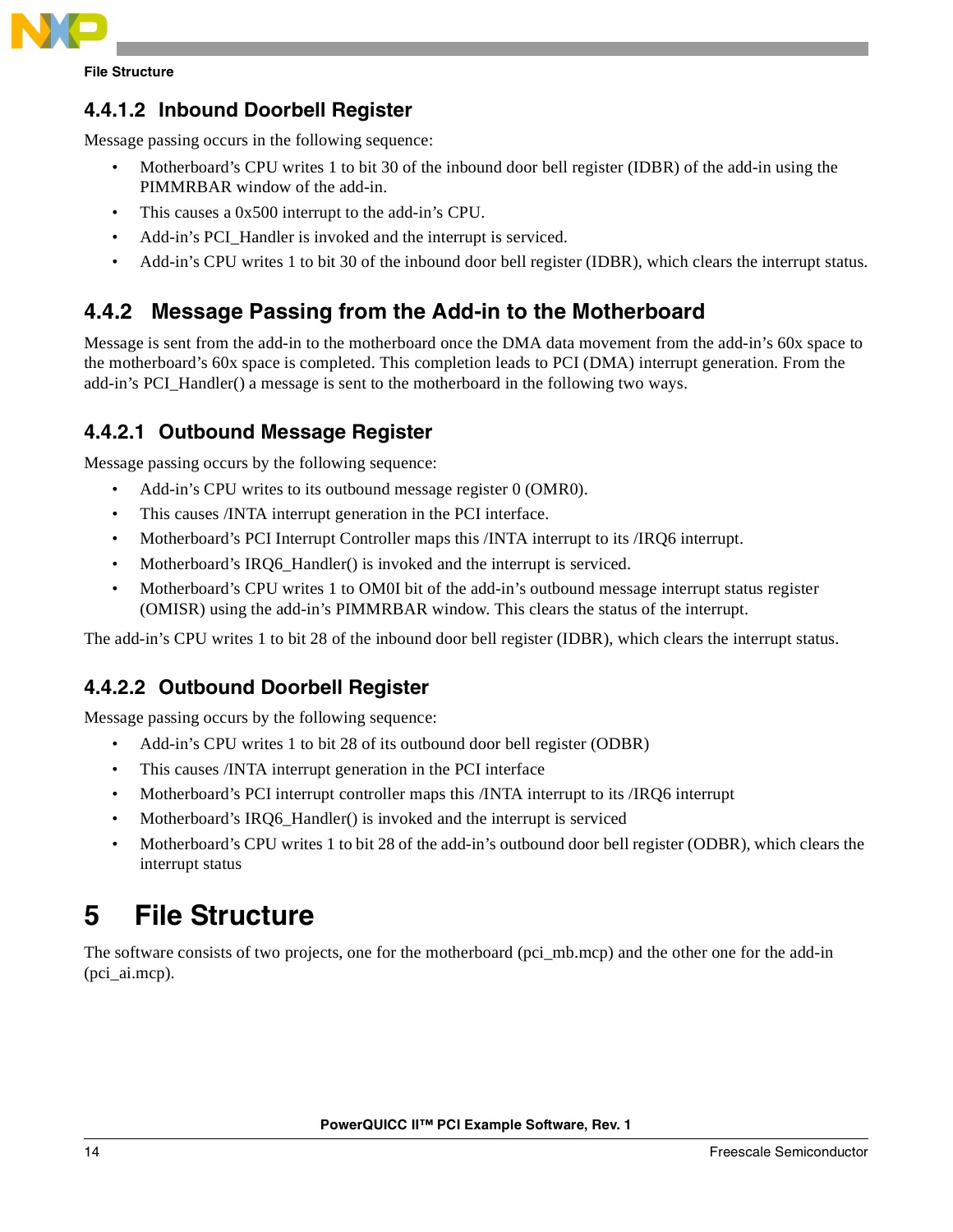

## **5.1 File Structure for the Motherboard Program**

<span id="page-14-0"></span>[Table 4](#page-14-0), [Table 5,](#page-14-1) and [Table 6](#page-14-2) show the source, header, and support files respectively for the motherboard program.

#### **Table 4. Source Files**

| <b>Source Files</b> | <b>Description</b>                                                                                                                                                                                                                                                        |
|---------------------|---------------------------------------------------------------------------------------------------------------------------------------------------------------------------------------------------------------------------------------------------------------------------|
| pci_mb.mcp          | Metrowerks motherboard project                                                                                                                                                                                                                                            |
| main.c              | Main program file. Main() sets up the exception vector table, and calls PCI routine which initiates<br>DMA data transfer.                                                                                                                                                 |
| pci.c               | This file contains all the routines that would initialize the PCI bridge of the motherboard and the<br>add-in and create all the windows in the motherboard and add-in. It also contains the DMA routines<br>to perform data movement from the motherboard to the add-in. |
| pci_api.c           | This file contains convenient API routines that are used by routines in pci.c file.                                                                                                                                                                                       |
|                     | 8260 vads init.c   This is the Metrowerks PQII initialization routine. Note that the software does not make use of this<br>file. Instead, the software takes the initialization from the debugger configuration file.                                                     |
| intr PQII cw.s      | This is the lower-level implementation of the interrupt handlers.                                                                                                                                                                                                         |

#### **Table 5. Header Files**

<span id="page-14-1"></span>

| <b>Header Files</b> | <b>Description</b>                                                                                                         |  |
|---------------------|----------------------------------------------------------------------------------------------------------------------------|--|
| MMapPCI.h           | Defines all pci internal memory-mapped registers.                                                                          |  |
| PramPg2Cpm.h        | Data structure of PQII Parameter RAM                                                                                       |  |
|                     | MmapPq2Cpm.h   CPM memory map                                                                                              |  |
| std.h               | Standard typedefs and definitions for various objects                                                                      |  |
| MMapPQII.h          | PowerQUICC II Internal Memory map                                                                                          |  |
| dflags pci mb.h     | Defines all compiling flags.                                                                                               |  |
| comm._def.h         | Contains definitions pertaining to the PQII Interrupt Controller. Also, contains the definition of internal<br>memory map. |  |

#### **Table 6. Support Files**

<span id="page-14-2"></span>

| <b>Metrowerks Support Files</b>                  | <b>Description</b>                                                               |
|--------------------------------------------------|----------------------------------------------------------------------------------|
| ppc eabi init.c                                  | Needed to build libmw.a                                                          |
| MSL C.PPCEABI.BARE.S.a   Needed to build libmw.a |                                                                                  |
| Runtime.PPCEABI.S.a                              | Needed to build libmw.a                                                          |
|                                                  | UART1_MOT_8260_ADS.a   Metrowerks printf() uses SCC1 and RS232-1 on the 8260ADS. |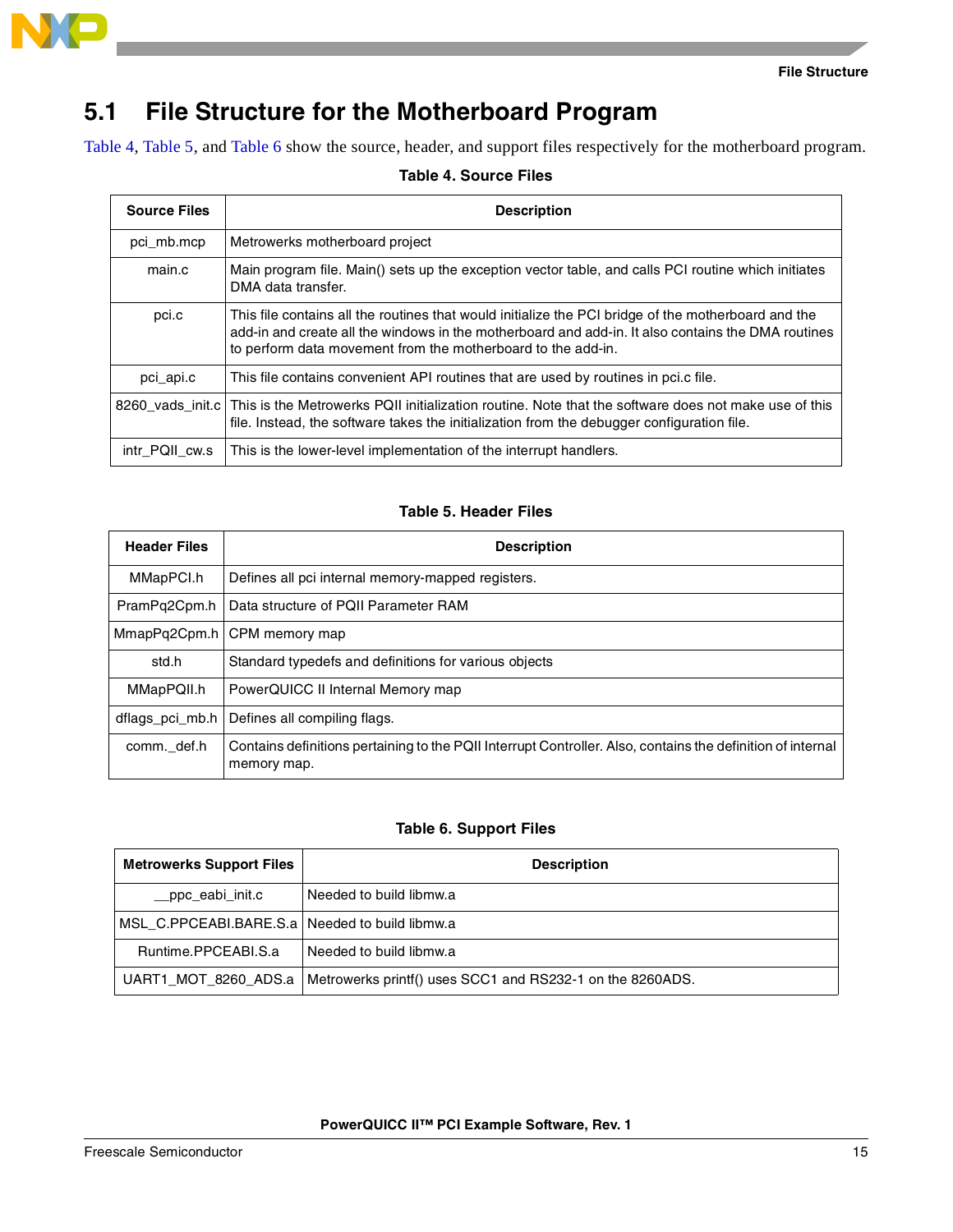

**Important Routines**

## **5.2 File Structure for the Add-In Program**

The file structure of the add-in is almost identical and therefore is not described here.

## <span id="page-15-0"></span>**6 Important Routines**

## **6.1 Motherbboard Routines**

<span id="page-15-1"></span>[Table 7](#page-15-1) shows the motherboard routines.

#### **Table 7. Motherboard Routines**

| <b>Routine</b>                    | <b>Description</b>                                                                                                                                                                                                                                                                                   |
|-----------------------------------|------------------------------------------------------------------------------------------------------------------------------------------------------------------------------------------------------------------------------------------------------------------------------------------------------|
| main()                            | This routine sets up the exception vector table. It also calls the PCI_Init() to<br>initialize the PCI bridges of the motherobard and add-in and subsequently<br>perform PCI DMA data movement from the motherboard 60x memory to the<br>add-in 60x memory                                           |
| XX_SetExceptionTable()            | Called by the main() routine to install the 0x500 (external), 0x200 (machine<br>check) and 0x900 (decrementer) handlers. The lower level of the handlers<br>are defined in this file:intr_PQII_cw.s.                                                                                                 |
| $Int_PQII()$                      | Handler for 0x500 which calls the ExtHandler().                                                                                                                                                                                                                                                      |
| Mcp_PQII()                        | Handler for 0x200.                                                                                                                                                                                                                                                                                   |
| ExtintHandler()                   | Called by Intr_PQII() when an external interrupt occurs. This routine reads<br>the SIU Interrupt Vector register to find out the sources of interrupt and<br>jumps accordingly to the specific handler routines.                                                                                     |
| IRQ6_Handler()                    | IRQ6 interrupt is invoked on the motherboard only when a message is sent<br>from the add-in. The add-in could send a message using the outbound<br>message/door bell register. The handler also compares the source and<br>destination data and indicates the success/failure status of the program. |
| PCI_Handler()                     | This handler is invoked when the motherboard completes the DMA data<br>movement to the add-in. From this handler, a message is sent to the add-in<br>using the add-in's inbound message/door bell register.                                                                                          |
| PCI_Init()                        | This is the major PCI routine called by the main(). It calls all other PCI<br>routines described below in a sequential manner.                                                                                                                                                                       |
| PCI_ConfigHost()                  | Configures the motherboard's PCI bridge by defining all the windows of the<br>configuration space. It also programs the PCI bus command register, latency<br>timer register, and cache-line register in the configuration space.                                                                     |
| PCI_ConfigAgentPresent()          | Configures the add-in's PCI bridge in a similar fashion to the motherboard's<br>PCI bridge.                                                                                                                                                                                                          |
| Create_Inbound_Outbound_Windows() | This routine creates all the necessary outbound and inbound windows both<br>in the motherboard and in the add-in.                                                                                                                                                                                    |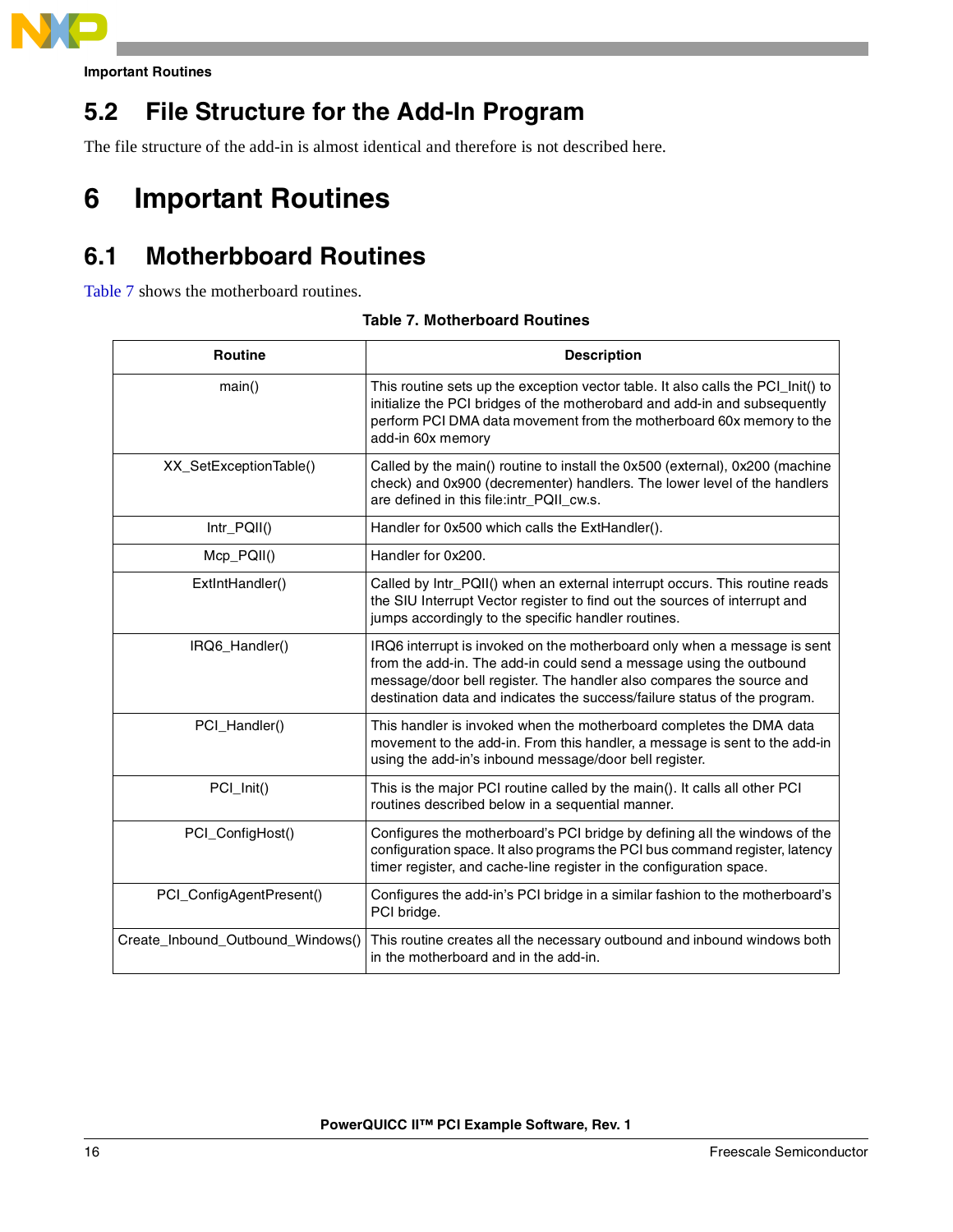

| <b>Routine</b>     | <b>Description</b>                                                                                                                                                                                                        |
|--------------------|---------------------------------------------------------------------------------------------------------------------------------------------------------------------------------------------------------------------------|
| DmaDirectTansfer() | Prepares data; programs source, destination, and byte-count registers of the<br>DMA engine 1. Also, programs the DMA mode register to indicate that it is<br>in direct mode and finally starts the DMA engine.            |
| DmaChainingMode()  | This routine prepares data, builds the descriptor chain in the motherboard's<br>external 60x space, and finally starts the DMA transaction. Generates PCI<br>interrupt (0x500) after all the four blocks are transferred. |

#### **Table 7. Motherboard Routines (continued)**

## **6.2 Add-In Routines**

The add-in project is very similar to the motherboard project. The project file structure is identical with the exception that the pci.c file in this case only contains the DMA routines. The main() routine uses flags to synchronize some of the activities.

## <span id="page-16-0"></span>**7 Test Results**

## **7.1 Software Preparation**

Open up the add-in project (pci\_ai.mcp) in one desktop (call it DESKTOP1) and the motherboard project (pci\_mb.mcp) in another desktop (call it DESKTOP2). Follow the instructions described in [Section 3.2, "Hardware](#page-3-2)  [Set-Up](#page-3-2) to prepare the hardware. Then do the following:

- Download the motherboard code for DESKTOP1.
- Download the add-in code for DESKTOP2.
- Run the add-in code. In the associated hyperterminal the user will see the following message: "Starting AI program…"
- Run the motherboard code. If the programs are run without making any modifications in the code, the following messages will appear in the hyperterminals of DESKTOP1 and DESKTOP2 as described below.

## **7.2 Results**

### **7.2.1 Hyperterminal Message**

After successful running of the software, the following message in the DESKTOP1 hyperterminal should appear:

Starting the demo... Direct;last block;Mesg 0 to Agent End of DMA direct PCI demo over...

Agent sent OB mesg mail

test successful...

In the DESKTOP2 hyperterminal, the following message should appear:

Starting AI program…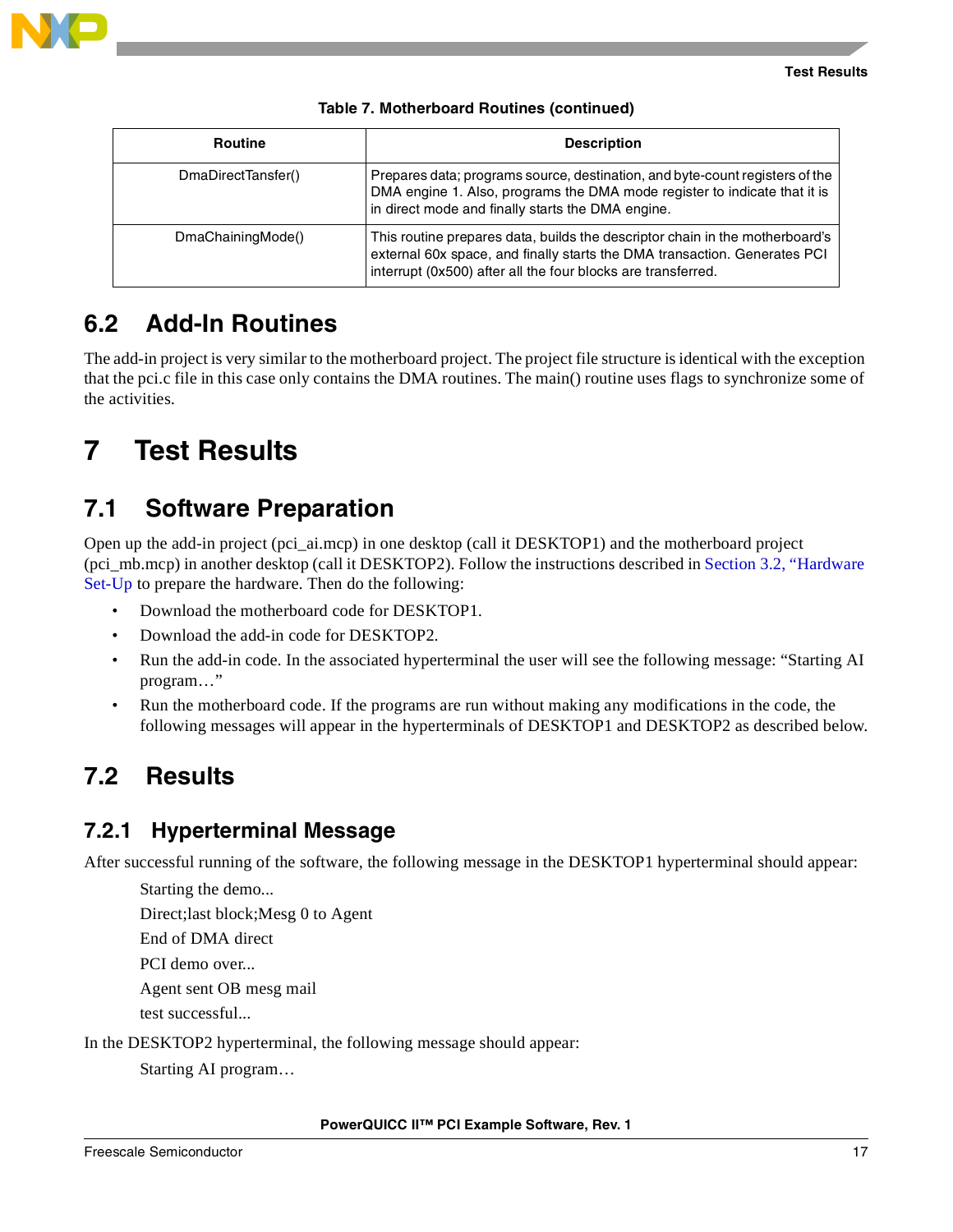

**Revision History**

got correct mesg via IB mesg reg…

Direct;last block;OB mesg to Host

Note that if the values are changed for DMA\_DIRECT and/or MESG\_REGISTER in the pci.h file both in the motherboard and add-in projects, the user will see a different hyperterminal message.

## **7.2.2 Checking the Memory Content**

In the motherboard project, check the memories located at 0xd00000, 0xd00800, 0xd01000 and 0xd01800. The user should see 0xd00000-0xd007ff filled with 0x01; 0xd0800-0xd00fff filled with 0x02; 0xd01000-0xd017ff filled with 0x03; and 0xd01800-0xd01fff filled with 0x04.

In the add-in project, check the memories located at 0xd00000, 0xd00800, 0xd01000 and 0xd01800. The user should see 0xd00000-0xd007ff filled with 0x01; 0xd0800-0xd00fff filled with 0x02; 0xd01000-0xd017ff filled with 0x03; and 0xd01800-0xd01fff filled with 0x04.

## <span id="page-17-0"></span>**8 Revision History**

[Table 8](#page-17-1) provides a revision history for this application note. Note that this revision history table reflects the changes to this application note template, but can also be used for the application note revision history.

<span id="page-17-1"></span>

| <b>Revision</b><br><b>Number</b> | Date | <b>Substantive Change</b>                    |
|----------------------------------|------|----------------------------------------------|
|                                  |      | 05/17/2005   Added references to PQ2FADS-ZU. |
|                                  |      | 12/20/2002   Initial release                 |

#### **Table 8. Document Revision History**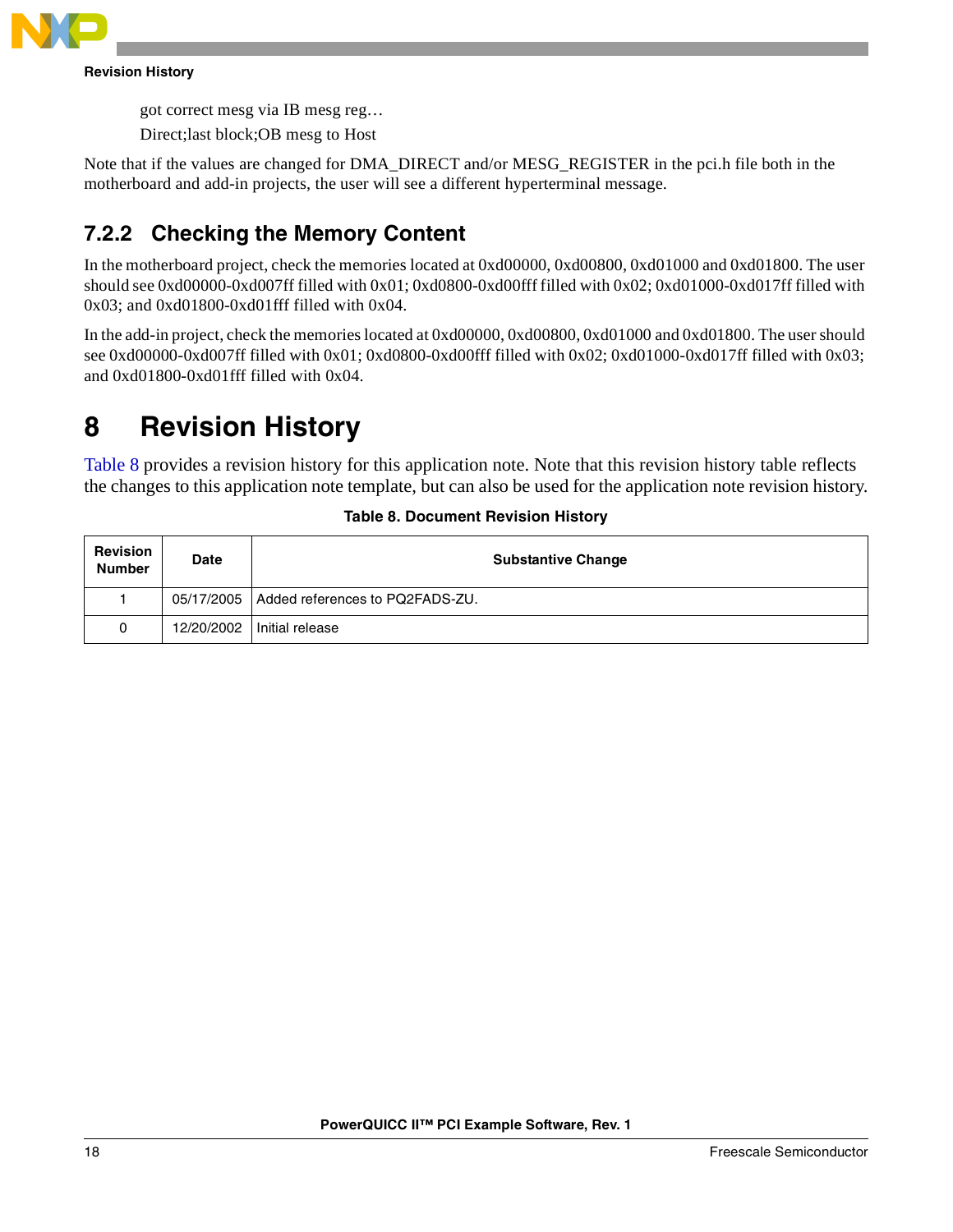

**Revision History**

#### **THIS PAGE INTENTIONALLY LEFT BLANK**